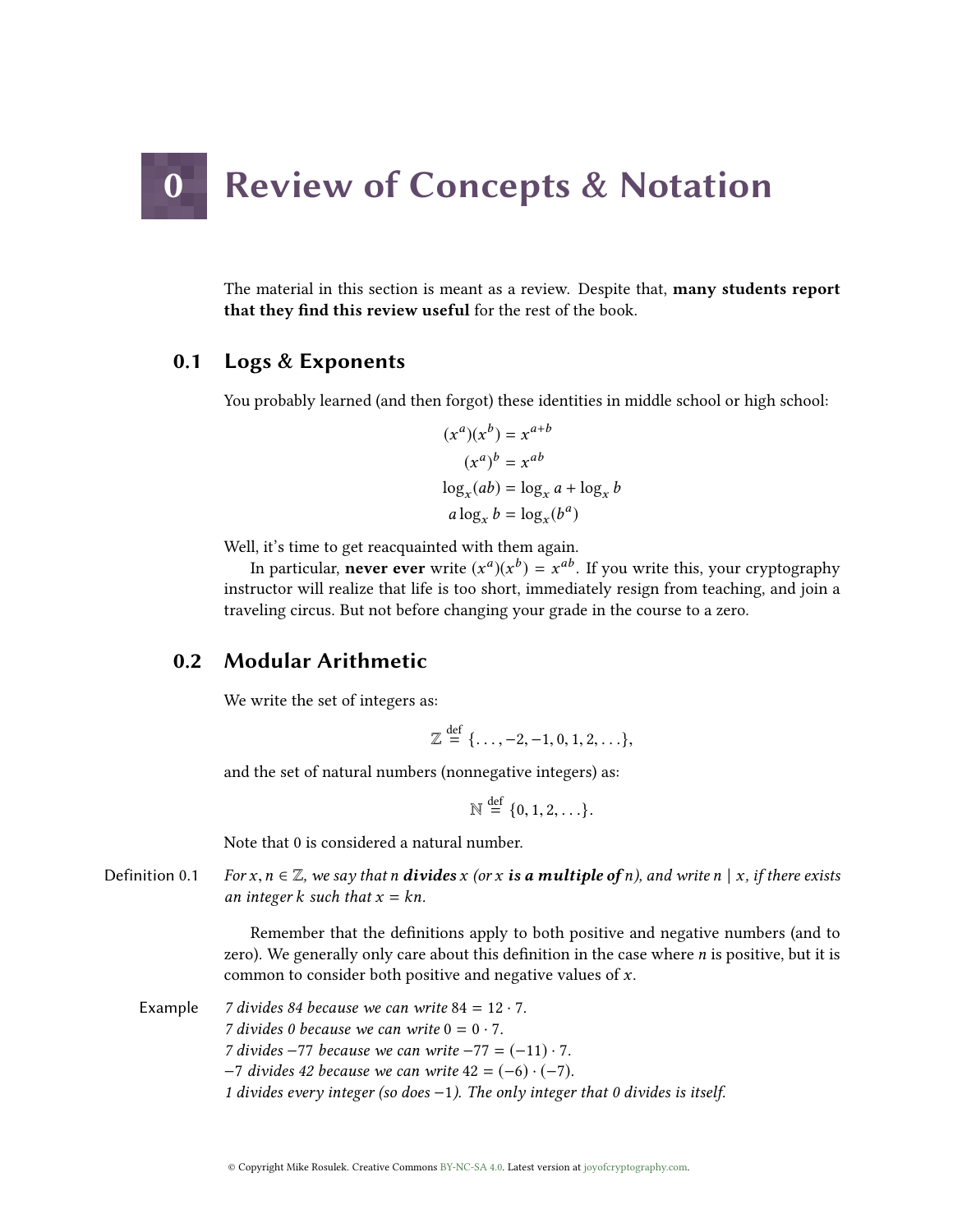Definition 0.2 (% operator) Let n be a positive integer, and let a be any integer. The expression  $a \%$ n (usually read as "amod n") represents the remainder after dividing a by n. More formally, a % n is the unique  $r \in \{0, ..., n-1\}$  $r \in \{0, ..., n-1\}$  $r \in \{0, ..., n-1\}$  such that  $n \mid (a-r)^{1}$ .

> Pay special attention to the fact that  $a \, \%$  n is always a nonnegative number, even if  $a$  is negative. A good way to remember how this works is:

> > *a* is  $(a \mathcal{R} n)$  more than a multiple of *n*.

| Example | $21\%7 = 0$ because $21 = 3 \cdot 7 + 0$ .                                               |
|---------|------------------------------------------------------------------------------------------|
|         | $20\%7 = 6$ because $20 = 2 \cdot 7 + 6$ .                                               |
|         | $-20\%$ 7 = 1 because $-20 = (-3) \cdot 7 + 1$ . (-20 is one more than a multiple of 7.) |
|         | $-1\%$ 7 = 6 because $-1 = (-1) \cdot 7 + 6$ .                                           |

Unfortunately, some programming languages define % for negative numbers as  $(-a)$  %  $n = -(a \%) n$ , so they would define −20 % 7 to be −(20 % 7) = −6. This is madness, and it's about time we stood up to these programming language designers and smashed them over the head with some mathematical truth! For now, if you are using some programming environment to play around with the concepts in the class, be sure to check whether it defines % in the correct way.

- Definition 0.3  $(\mathbb{Z}_n)$ For positive n, we write  $\mathbb{Z}_n \stackrel{\text{def}}{=} \{0,\ldots,n-1\}$  to denote the set of **integers modulo** n. These are the possible remainders one obtains by dividing by  $n^2$  $n^2$
- Definition 0.4  $(\equiv_n)$ For positive n, we say that integers a and b are **congruent modulo** n, and write  $a \equiv_n b$ , if  $n | (a - b)$ . An alternative definition is that  $a \equiv_n b$  if and only if  $a \% n = b \% n$ .

You'll be in a better position to succeed in this class if you can understand the (subtle) distinction between  $a \equiv_n b$  and  $a = b \%$  n:

- $a \equiv_n b$ : In this expression, a and b can be integers of any size, and any sign. The left and right side have a certain relationship modulo n.
- $a = b$  % n: This expression says that two integers are equal. The "=" rather than "=" is your clue that the expression refers to equality over the integers. " $b \% n$ " on the right-hand side is an operation performed on two integers that returns an integer result. The result of b % n is an integer in the range  $\{0, \ldots, n-1\}$ .
- Example "99  $\equiv_{10} 19$ " is true. Applying the definition, you can see that 10 divides 99 19. On the other hand, "99 = 19 % 10" is false. The right-hand side evaluates to the integer 9, but 99 and 9 are different integers.

<span id="page-1-0"></span><sup>&</sup>lt;sup>1</sup>The fact that only one value of  $r$  has this property is a standard fact proven in most introductory courses on discrete math.

<span id="page-1-1"></span><sup>&</sup>lt;sup>2</sup>Mathematicians may recoil at this definition in two ways: (1) the fact that we call it  $\mathbb{Z}_n$  and not  $\mathbb{Z}/(n\mathbb{Z});$ and (2) the fact that we say that this set contains integers rather than congruence classes of integers. If you appreciate the distinction about congruence classes, then you will easily be able to mentally translate from the style in this book; and if you don't appreciate the distinction, there should not be any case where it makes a difference.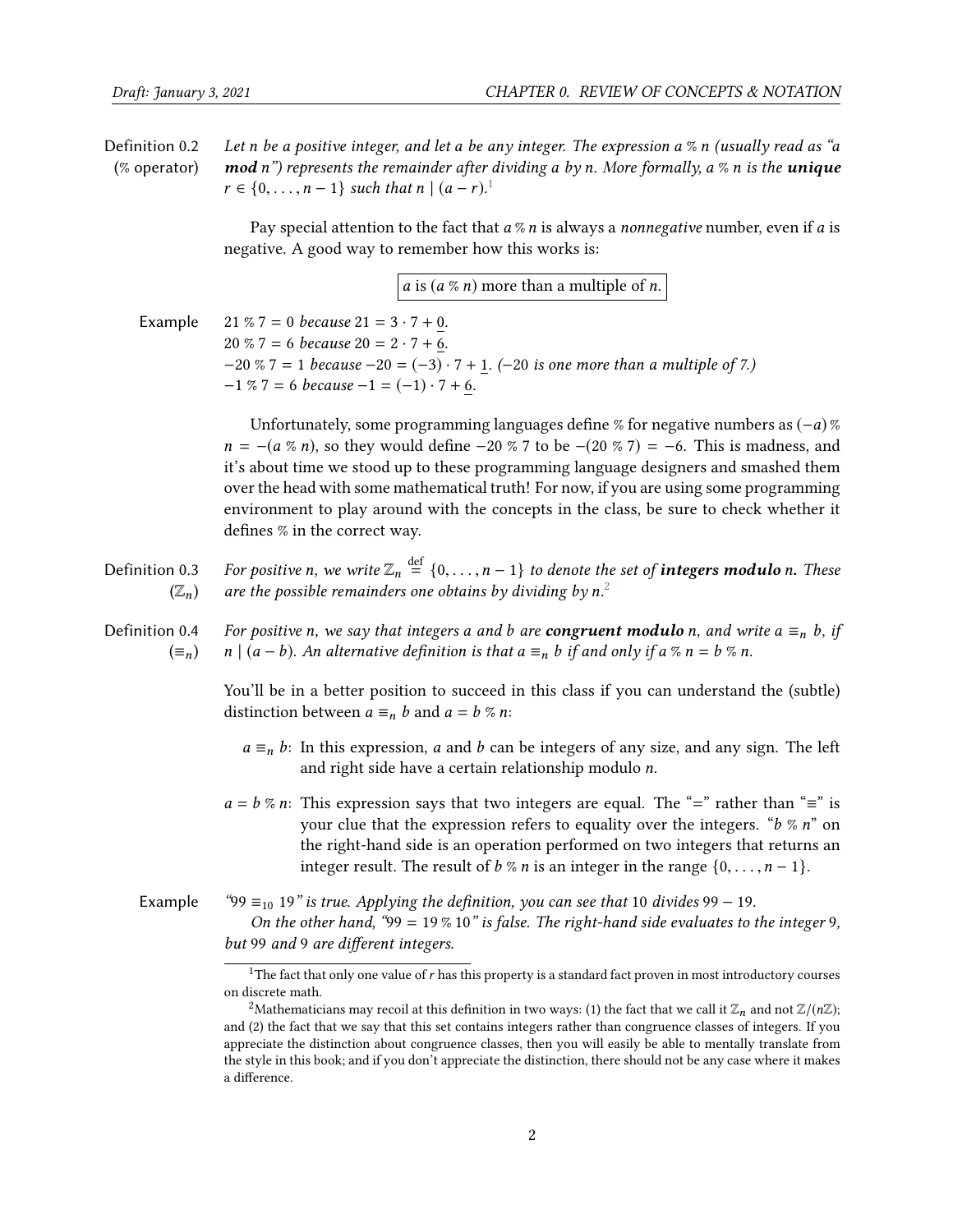In short, expressions like  $a \equiv_n b$  make sense for any a,b (including negative!), but expressions like  $a = b \%$  n make sense only if  $a \in \mathbb{Z}_n$ .

Most other textbooks will use notation " $a \equiv b \pmod{n}$ " instead of " $a \equiv_n b$ ." I dislike this notation because "(mod  $n$ )" is easily mistaken for an operation or action that only affects the right-hand side, when in reality it is like an adverb that modifies the entire expression  $a \equiv b$ . Even though  $\equiv_n$  is a bit weird, I think the weirdness is worth it.

If d | x and d | y, then d is a **common divisor** of x and y. The largest possible such d is called the **greatest common divisor (GCD)**, denoted gcd(x, y). If  $gcd(x, y) = 1$ , then we say that  $x$  and  $y$  are **relatively prime**. The oldest "algorithm" is the recursive process that Euclid described for computing GCDs (ca. 300 bce):

> $GCD(x, y)$ : // Euclid's algorithm if  $y = 0$  then return x<br>else return  $GCD(u, x)$ else return  $\text{GCD}(y, x \n% y)$

#### Tips & Tricks

You may often be faced with some complicated expression and asked to find the value of that expression mod *n*. This usually means: find the unique value in  $\mathbb{Z}_n$  that is congruent to the result. The straightforward way to do this is to first compute the result over the integers, and then reduce the answer mod  $n$  (i.e., with the %  $n$  operator).

While this approach gives the correct answer (and is a good anchor for your understanding), it's usually advisable to simplify intermediate values mod  $n$ . Doing so will result in the same answer, but will usually be easier or faster to compute:

Example We can evaluate the expression  $6 \cdot 7 \cdot 8 \cdot 9 \cdot 10 \cdot 71$  without ever calculating that product over the integers, by using the following reasoning:

$$
6 \cdot 7 \cdot 8 \cdot 9 \cdot 10 = (42) \cdot 8 \cdot 9 \cdot 10
$$
  
\n
$$
\equiv_{11} 9 \cdot 8 \cdot 9 \cdot 10
$$
  
\n
$$
= (72) \cdot 9 \cdot 10
$$
  
\n
$$
\equiv_{11} 6 \cdot 9 \cdot 10
$$
  
\n
$$
= (54) \cdot 10
$$
  
\n
$$
\equiv_{11} 10 \cdot 10
$$
  
\n
$$
= 100
$$
  
\n
$$
\equiv_{11} 1
$$

In the steps that only work mod 11, we write " $\equiv_{11}$ ". We can write "=" when the step holds over the integers, although it wouldn't be wrong to write  $\equiv_{11}$ " in those cases too. If two expressions represent the same integer, then they surely represent values that are congruent mod 11.

My advice is to simplify intermediate values mod  $n$ , but "simplify" doesn't always mean "reduce mod *n* with the  $\%$  *n* operation." Sometimes an expression can by "simplified" by substituting a value with something congruent, but *not* in the range  $\{0, \ldots, n-1\}$ :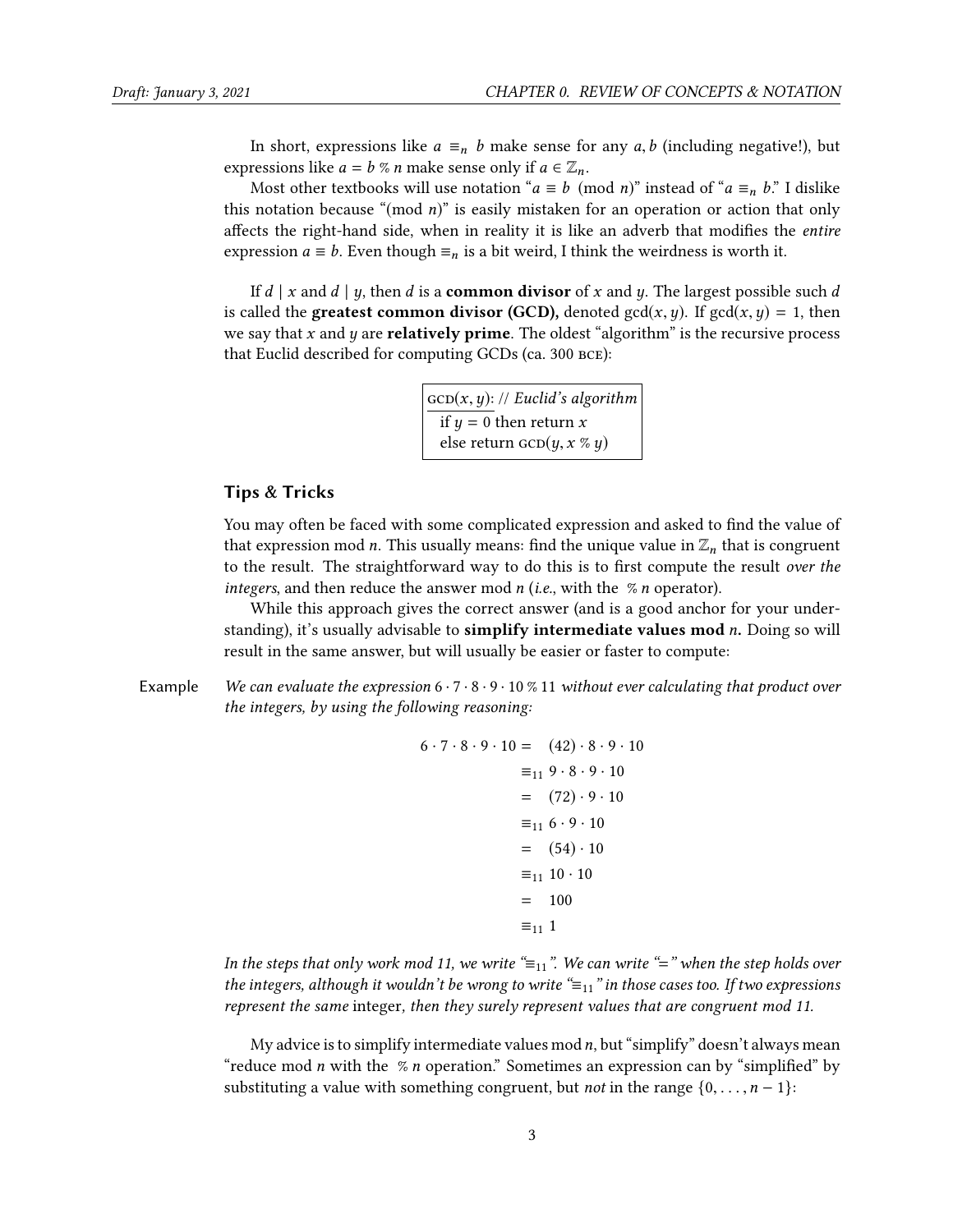Example I can compute  $7^{500}$  % 8 in my head, by noticing that  $7 \equiv_8 -1$  and simplifying thusly:

$$
7^{500} \equiv_8 (-1)^{500} = 1.
$$

Similarly, I can compute  $89^2$  % 99 in my head, although I have not memorized the integer 89<sup>2</sup>. All I need to do is notice that 89  $\equiv_{99} -10$  and compute this way:

$$
89^2 \equiv_{99} (-10)^2 = 100 \equiv_{99} 1
$$

You can compute either of these examples the "hard way" to verify that these shortcuts lead to the correct answer.

Since addition, subtraction, and multiplication are defined over the integers  $(i.e.,$ adding/subtracting/multiplying integers always results in an integer), these kinds of tricks can be helpful.

On the other hand, dividing integers doesn't always result in an integer. Does it make sense to use division when working mod *n*, where the result always has to lie in  $\mathbb{Z}_n$ ? We will answer this question later in the book.

## 0.3 Strings

We write  $\{0, 1\}^n$  to denote the set of *n*-bit binary strings, and  $\{0, 1\}^*$  to denote the set of all (finite-length) binary strings. When x is a string of bits, we write |x| to denote the of all (finite-length) binary strings. When x is a string of bits, we write  $|x|$  to denote the length (in bits) of that string, and we write  $\bar{x}$  to denote the result of flipping every bit in x. When it's clear from context that we're talking about strings instead of numbers, we write  $\theta^n$  and  $1^n$  to denote strings of *n* zeroes and *n* ones, respectively (rather than the result of regions the *integer* 0 or 1 to the *n* power). As you might have noticed I also try to use a raising the integers  $0$  or 1 to the  $n$  power). As you might have noticed, I also try to use a different font and color for characters (including bits, anything that could be used to build a string through concatenation) vs. integers.

Definition 0.5  $(\oplus, \text{xon})$ When x and y are strings of the same length, we write  $x \oplus y$  to denote the bitwise exclusive-or (XOR) of the two strings. The expression  $x \oplus y$  is generally not defined when the strings are different lengths, but in rare occasions it is useful to consider the shorter string being padded with 0s. When that's the case, we must have an explicit convention about whether the shorter string is padded with leading  $\theta$ s or trailing  $\theta$ s.

> For example,  $0011 \oplus 0101 = 0110$ . The following facts about the xor operation are frequently useful:

| $x \oplus x = 000 \cdots$                       | xon'ing a string with itself results in zeroes. |
|-------------------------------------------------|-------------------------------------------------|
| $x \oplus 000 \cdots = x$                       | xor'ing with zeroes has no effect.              |
| $x \oplus 111 \cdots = \overline{x}$            | xon'ing with ones flips every bit.              |
| $x \oplus y = y \oplus x$                       | XOR is symmetric.                               |
| $(x \oplus y) \oplus z = x \oplus (y \oplus z)$ | XOR is associative.                             |
|                                                 |                                                 |

See if you can use these properties to derive the very useful fact below:

 $a = b \oplus c \iff b = a \oplus c \iff c = a \oplus b.$ 

There are a few ways to think about xor that may help you in this class: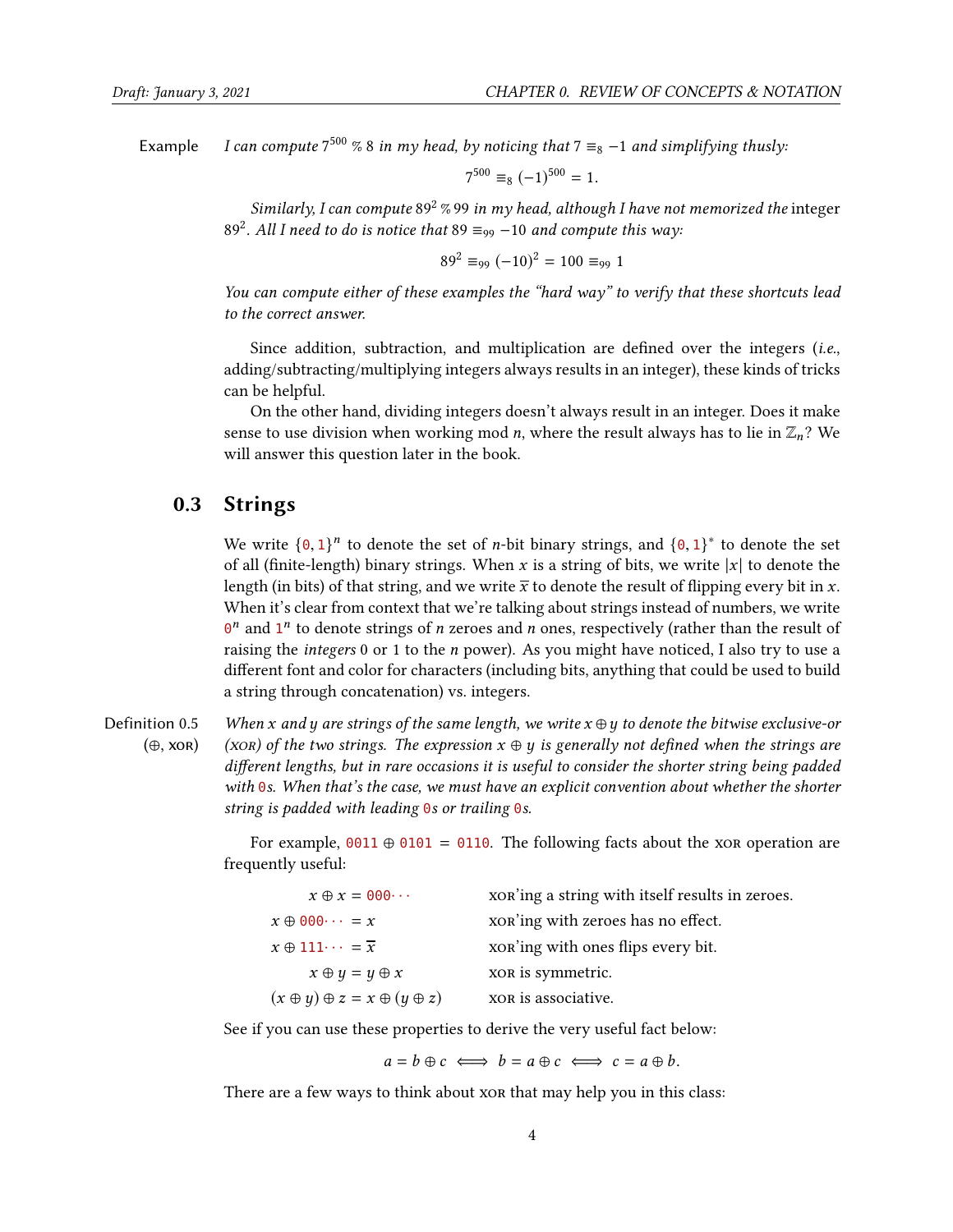$\triangleright$  Bit-flipping: Note that xor'ing a bit with 0 has no effect, while xor'ing with 1 flips that bit. You can think of  $x \oplus y$  as: "starting with x, flip the bits at all the positions where y has a 1." So if y is all 1's, then  $x \oplus y$  gives the bitwise-complement of x. If  $y = 1010 \cdots$  then  $x \oplus y$  means "(the result of) flipping every other bit in x."

Many concepts in this course can be understood in terms of bit-flipping. For example, we might ask "what happens when I flip the first bit of  $x$  and send it into the algorithm?" This kind of question could also be phrased as "what happens when I send  $x \oplus 1000 \cdots$  into the algorithm?" Usually there is nothing special about flipping just the first bit of a string, so it will often be quite reasonable to generalize the question as "what happens when I send  $x \oplus y$  into the algorithm, for an arbitrary (not-all-zeroes) string  $y$ ?"

 $\blacktriangleright$  **Addition mod-2:** xore is just addition mod 2 in every bit. This way of thinking about xor helps to explain why "algebraic" things like  $(x \oplus y) \oplus z = x \oplus (y \oplus z)$  are true. They are true for addition, so they are true for xor.

This also might help you remember why  $x \oplus x$  is all zeroes. If instead of xor we used addition, we would surely write  $x + x = 2x$ . Since  $2 \equiv_2 0$ , we get that  $2x$  is congruent to  $0x = 0$ .

Definition 0.6  $(||,$  concatenation $)$ We write  $x||y$  to denote the result of **concatenating** x and y.

## 0.4 Functions

Let X and Y be finite sets. A function  $f : X \to Y$  is:

- **injective** (1-to-1) if it maps distinct inputs to distinct outputs. Formally:  $x \neq x' \Rightarrow f(x) + f(x')$  If there is an injective function from *X* to *Y* then we must have  $f(x) \neq f(x')$ . If there is an injective function from X to Y, then we must have  $|Y| \geq |X|$ .
- **surjective** (onto) if every element in Y is a possible output of f. Formally: for all  $y \in Y$ there exists an  $x \in X$  with  $f(x) = y$ . If there is a surjective function from X to *Y*, then we must have  $|Y| \le |X|$ .
- **bijective** (1-to-1 correspondence) if  $f$  is both injective and surjective. If there is a bijective function from *X* to *Y*, then we must have  $|X| = |Y|$ .

## 0.5 Probability

Definition 0.7 (Distribution) A (discrete) probability distribution over a set  $X$  of outcomes is usually written as a function "Pr" that associates each outcome  $x \in X$  with a probability Pr[x]. We often say that the distribution **assigns** probability  $Pr[x]$  to outcome x. For each outcome  $x \in X$ , the probability distribution must satisfy the condition  $0 \leq \theta$  $Pr[x] \leq 1$ . Additionally, the sum of all probabilities  $\sum_{x \in X} Pr[x]$  must equal 1. Definition 0.8 (Uniform) A special distribution is the **uniform distribution** over a finite set X, in which every  $x \in X$ is assigned probability  $Pr[x] = 1/|X|$ .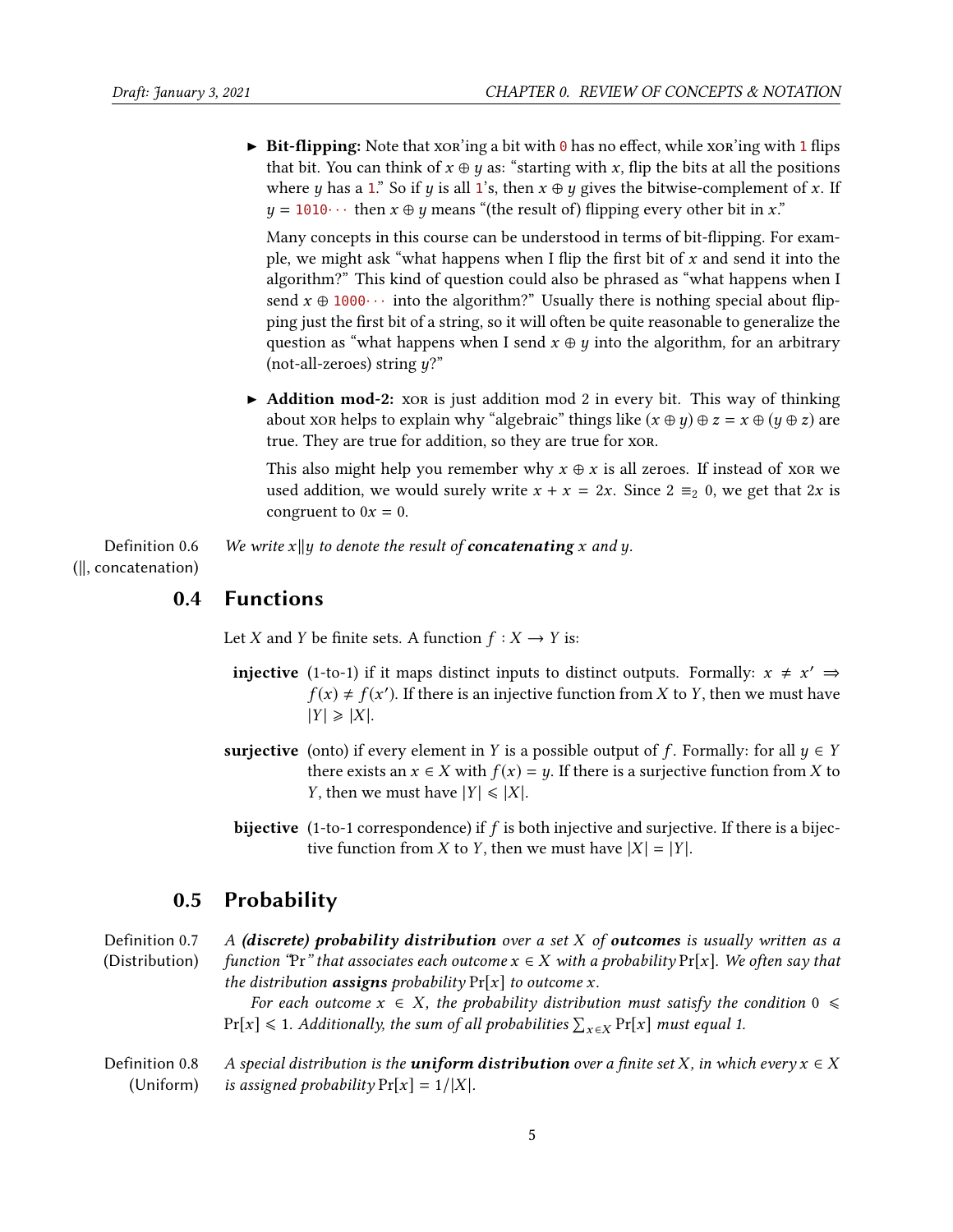We also extend the notation Pr to **events**, which are collections of outcomes. If you want to be formal, an event A is any subset of the possible outcomes, and its probability is defined to be  $Pr[A] = \sum_{x \in A} Pr[x]$ . We always simplify the notation slightly, so instead<br>of writing  $Pr[x \mid x]$  is sotisfies some conditional, we write  $Pr[conditional]$ of writing  $Pr[\{x \mid x \text{ satisfies some condition}\}]$ , we write  $Pr[$  condition].

Example A 6-sided die has faces numbered  $\{1, 2, \ldots, 6\}$ . Tossing the die (at least for a mathematician) induces a uniform distribution over the choice of face. Then  $Pr[3 \text{ is rolled}] = 1/6$ , and Pr[an odd number is rolled] =  $1/2$  and Pr[a prime is rolled] =  $1/2$ .

#### Tips & Tricks

Knowing one of the probabilities  $Pr[A]$  and  $Pr[\neg A]$  (which is "the probability that A doesn't happen") tells you exactly what the other probability is, via the relationship

$$
\Pr[A] = 1 - \Pr[\neg A].
$$

This is one of the most basic facts about probability, but it can be surprisingly useful since one of  $Pr[A]$  and  $Pr[\neg A]$  is often much easier to calculate than the other. If you get stuck trying to come up with an expression for  $Pr[A]$ , try working out an expression for  $Pr[\neg A]$ instead.

Example I roll a six-sided die, six times. What is the probability that there is some repeated value? Let's think about all the ways of getting a repeated value. Well, two of the rolls could be 1, or three of rolls could be 1, or all of them could be 1, two of them could be 1 and the rest could be 2, etc. Oh no, am I double-counting repeated 2s and repeated 1s? Uhh. . .

> An easier way to attack the problem is to realize that the probability we care about is actually 1−Pr[all 6 rolls are distinct]. This complementary event (all 6 rolls distinct) happens exactly when the sequence of dice rolls spell out a permutation of  $\{1, \ldots, 6\}$ . There are 6! = 720 such permutations, out of  $6^6 = 46656$  total possible outcomes. Hence, the answer to the question is

$$
1 - \frac{6!}{6^6} = 1 - \frac{720}{46656} = \frac{45936}{46656} \approx 0.9846
$$

Another trick is one I like to call **setting breakpoints** on the universe. Imagine stopping the universe at a point where some random choices have happened, and others have not yet happened. This is best illustrated by example:

Example A classic question asks: when rolling two 6-sided dice what is the probability that the dice match? Here is a standard (and totally correct way) to answer the question:

> When rolling two 6-sided dice, there are  $6^2 = 36$  total outcomes (a pair of numbers), so each has probability 1/36 under a uniform distribution. There are 6 outcomes that make the dice match: both dice 1, both dice 2, both dice 3, and so on. Therefore, the probability of rolling matching dice is  $6/36 = 1/6$ .

A different way to arrive at the answer goes like this: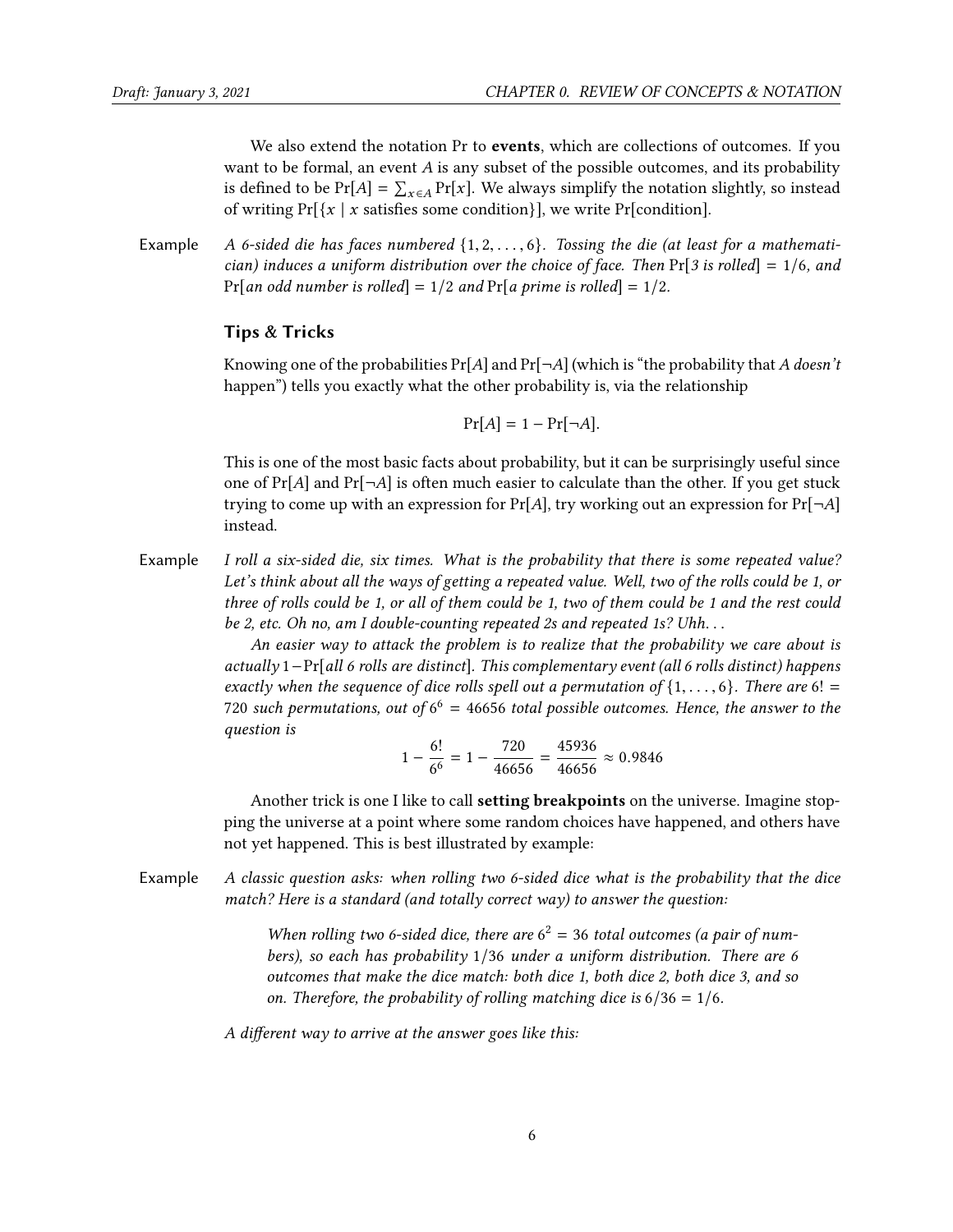Imagine I roll the dice one after another, and I pause the universe (set a breakpoint) after rolling the first die but before rolling the second one. The universe has already decided the result of the first die, so let's call that value d. The dice will match only if the second roll comes up d. Rolling d on the second die (indeed, rolling any particular value) happens with probability 1/6.

This technique of setting breakpoints is simple but powerful and frequently useful. Some other closely related tricks are: (1) postponing a random choice until the last possible moment, just before its result is used for the first time, and  $(2)$  switching the relative order of independent random choices.

#### Precise Terminology

It is tempting in this course to say things like "x is a random string." But a statement like this is sloppy on several accounts.

First, is 42 a random number? Is "heads" a random coin? What is even being asked by these questions? Being "random" is not a property of an outcome (like a number or a side of a coin) but a property of the *process* that generates an outcome.<sup>[3](#page-6-0)</sup> Instead of saying "x is<br>a random string" it's much more precise to say "x was chosen randomly" a random string," it's much more precise to say "x was chosen randomly."

Second, usually when we use the word "random," we don't mean any old probability distribution. We usually mean to refer to the *uniform distribution*. Instead of saying " $x$ was chosen randomly," it's much more precise to say " $x$  was chosen uniformly" (assuming that really is what you mean).

Every cryptographer I know (yes, even your dear author) says things like "x is a random string" all the time to mean "x was chosen uniformly [from some set of strings]." Usually the meaning is clear from context, at least to the other cryptographers in the room. But all of us could benefit by having better habits about this sloppy language. Students especially will benefit by internalizing the fact that **randomness is a property of** the process, not of the individual outcome.

## 0.6 Notation in Pseudocode

We'll often describe algorithms/processes using pseudocode. In doing so, we will use several different operators whose meanings might be easily confused:

← When  $\mathcal D$  is a probability distribution, we write " $x \leftarrow \mathcal D$ " to mean "sample x according to the distribution  $\mathcal{D}$ ."

If  $\mathcal A$  is an algorithm that takes input and also makes some internal random choices, then it is natural to think of its output  $\mathcal{A}(y)$  as a distribution – possibly a different distribution for each input y. Then we write " $x \leftarrow \mathcal{A}(y)$ " to mean the natural thing: "run  $\mathcal A$  on input  $\psi$  and assign the output to x."

<span id="page-6-0"></span> $3$ There is something called Kolmogorov complexity that can actually give coherent meaning to statements like "x is a random string." But Kolmogorov complexity has no relevance to this book. The statement "x is a random string" remains meaningless with respect to the usual probability-distribution sense of the word "random."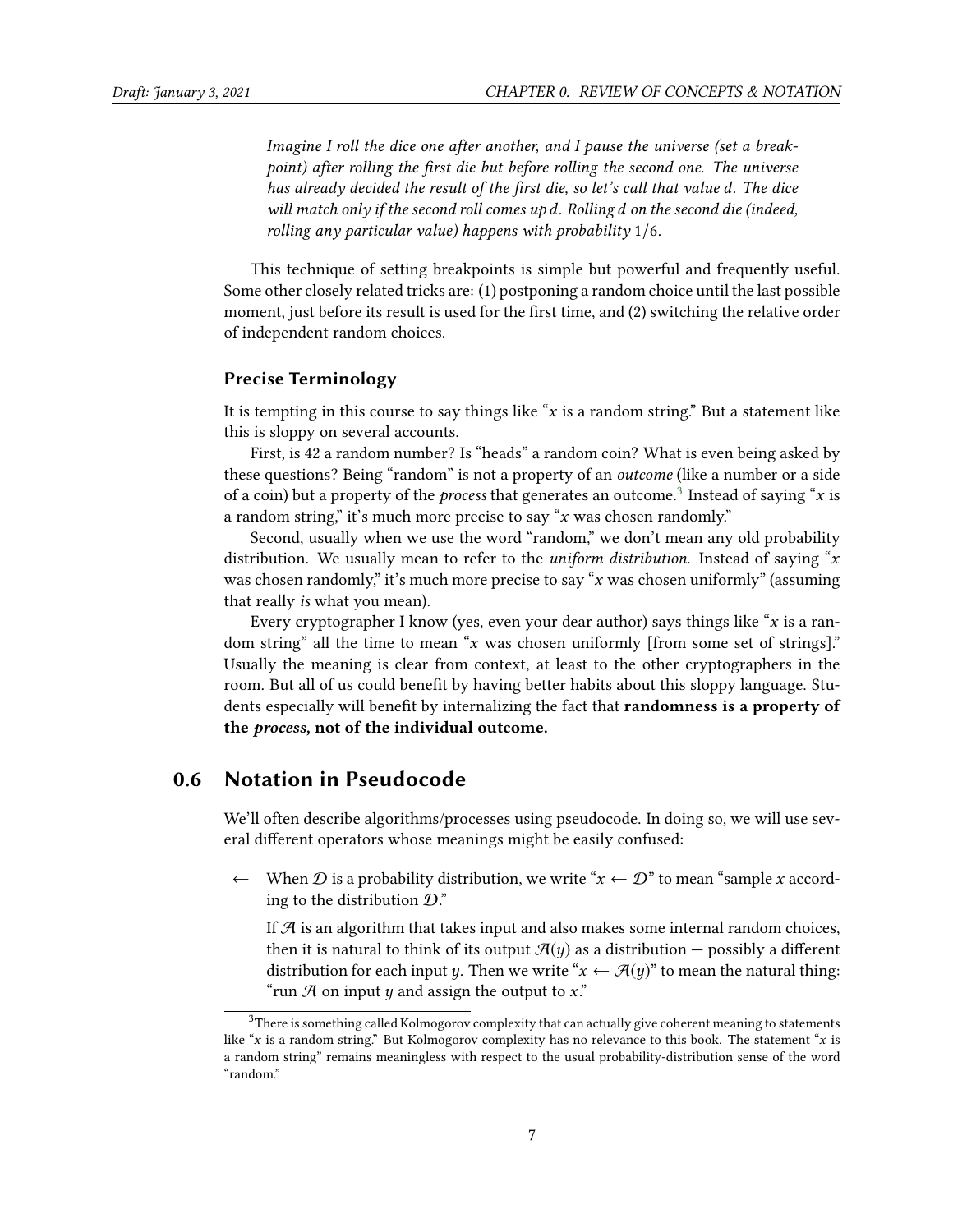We overload the " $\leftarrow$ " notation slightly, writing " $x \leftarrow X$ " when X is a finite set to mean that  $x$  is sampled from the *uniform distribution* over  $X$ .

- := We write  $x := y$  for assignments to variables: "take the value of expression y and assign it to variable  $x$ ."
- $\stackrel{?}{=}$  We write comparisons as  $\stackrel{?}{=}$  (analogous to "==" in your favorite programming language). So  $x = y$  doesn't modify x (or y), but rather it is an expression which returns<br>true if x and u are equal true if  $x$  and  $y$  are equal.

You will often see this notation in the conditional part of an if-statement, but also in return statements as well. The following two snippets are equivalent:



In a similar way, we write  $x \stackrel{?}{\in} S$  as an expression that evaluates to true if x is in the set S set S.

### Subroutine conventions

We'll use mathematical notation to define the  $types$  of subroutine arguments:



# 0.7 Asymptotics (Big-O)

Let  $f : \mathbb{N} \to \mathbb{N}$  be a function. We characterize the asymptotic growth of f in the following ways:

$$
f(n) \text{ is } O(g(n)) \stackrel{\text{def}}{\Leftrightarrow} \lim_{n \to \infty} \frac{f(n)}{g(n)} < \infty
$$
  

$$
\Leftrightarrow \exists c > 0 \text{ : for all but finitely many } n : f(n) < c \cdot g(n)
$$
  

$$
f(n) \text{ is } \Omega(g(n)) \stackrel{\text{def}}{\Leftrightarrow} \lim_{n \to \infty} \frac{f(n)}{g(n)} > 0
$$
  

$$
\Leftrightarrow \exists c > 0 \text{ : for all but finitely many } n : f(n) > c \cdot g(n)
$$
  

$$
f(n) \text{ is } \Theta(g(n)) \stackrel{\text{def}}{\Leftrightarrow} f(n) \text{ is } O(g(n)) \text{ and } f(n) \text{ is } \Omega(g(n))
$$
  

$$
\Leftrightarrow 0 < \lim_{n \to \infty} \frac{f(n)}{g(n)} < \infty
$$
  

$$
\Leftrightarrow \exists c_1, c_2 > 0 \text{ : for all but finitely many } n : c_1 \cdot g(n) < f(n) < c_2 \cdot g(n)
$$